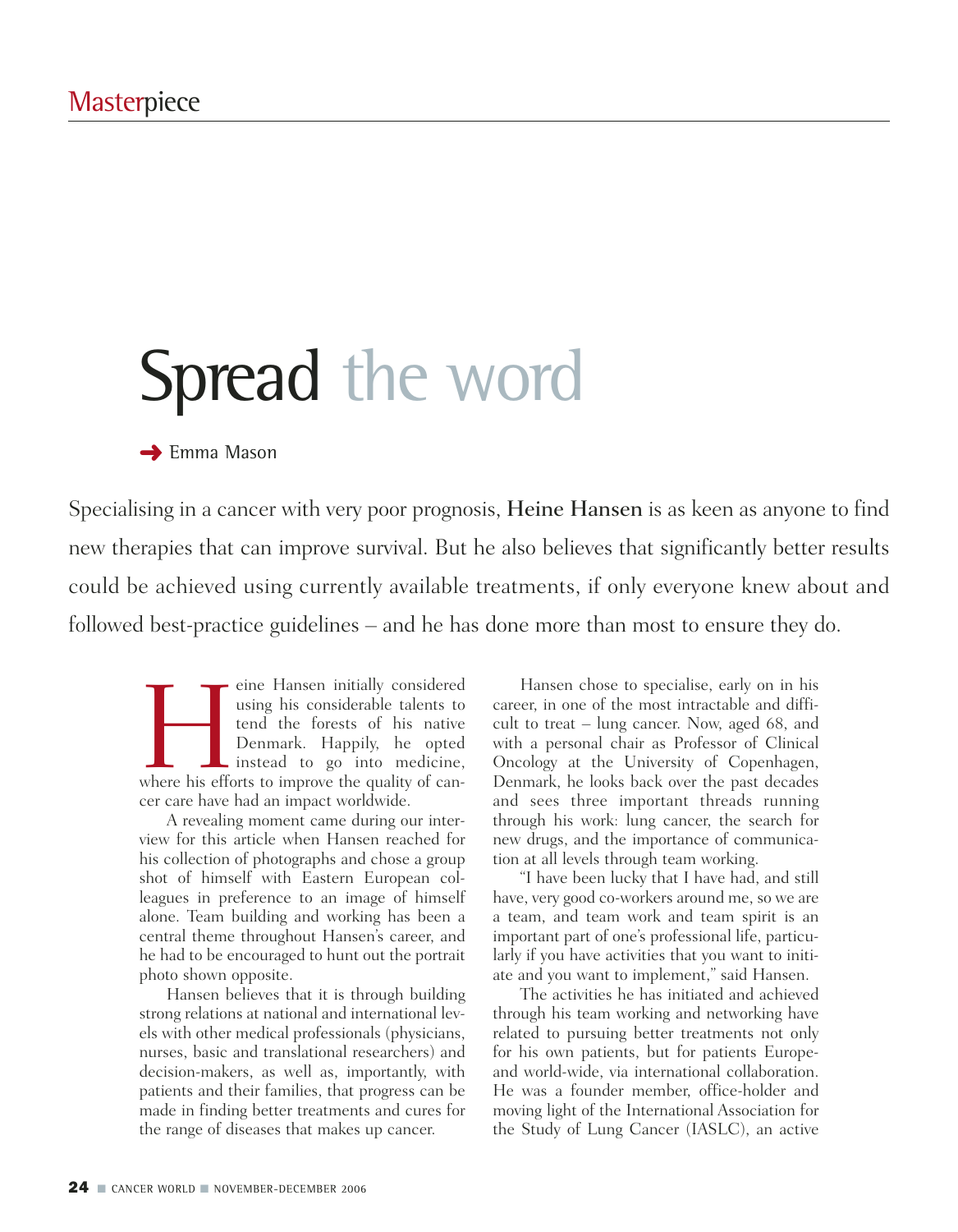

and influential member and office-holder of the European Society for Medical Oncology (ESMO), and a member and office-holder of other organisations too numerous to list here, but which include the Danish Cancer Society, the American Society of Clinical Oncology (ASCO), and the European Organisation for Research and Treatment of Cancer (EORTC).

That all patients, wherever they are, should receive the best possible treatment and management of their disease, irrespective of their social and financial status, is an article of faith with Hansen. He believes that if people can gather evidence about what cancer treatments are working best in which countries, and then present this to the decision-makers, change will be more likely to happen. This task of informing doctors, patients and decision-makers is what he has been doing through the IASLC and ESMO.

"The impact, the impression, is bigger than if individual physicians say 'we want that'. This is the force of working internationally and working with guidelines that are common across Europe, for example. In general, physicians are not using sufficient time to discuss these items and let the decisionmakers understand what the situation is. Sometimes they are too busy doing other things, but this aspect of presenting information is very important," argued Hansen.

#### **A GLOBAL CURRICULUM**

Hansen counts his work on this as a key success in his career. Probably it is best illustrated by his

development of the Global Core Curriculum in Medical Oncology – the result of collaboration between ESMO and ASCO, which started life as an initiative to help colleagues in Eastern and Central Europe.

"We set up the Task Force for Central and Eastern Europe just after the Berlin Wall came down, because we felt there was a need to get out and see what was the situation, what were the options, how could we meet, how could we assist them (if they wanted – and that's

### "Physicians are not using sufficient time to let decision-makers understand what the situation is"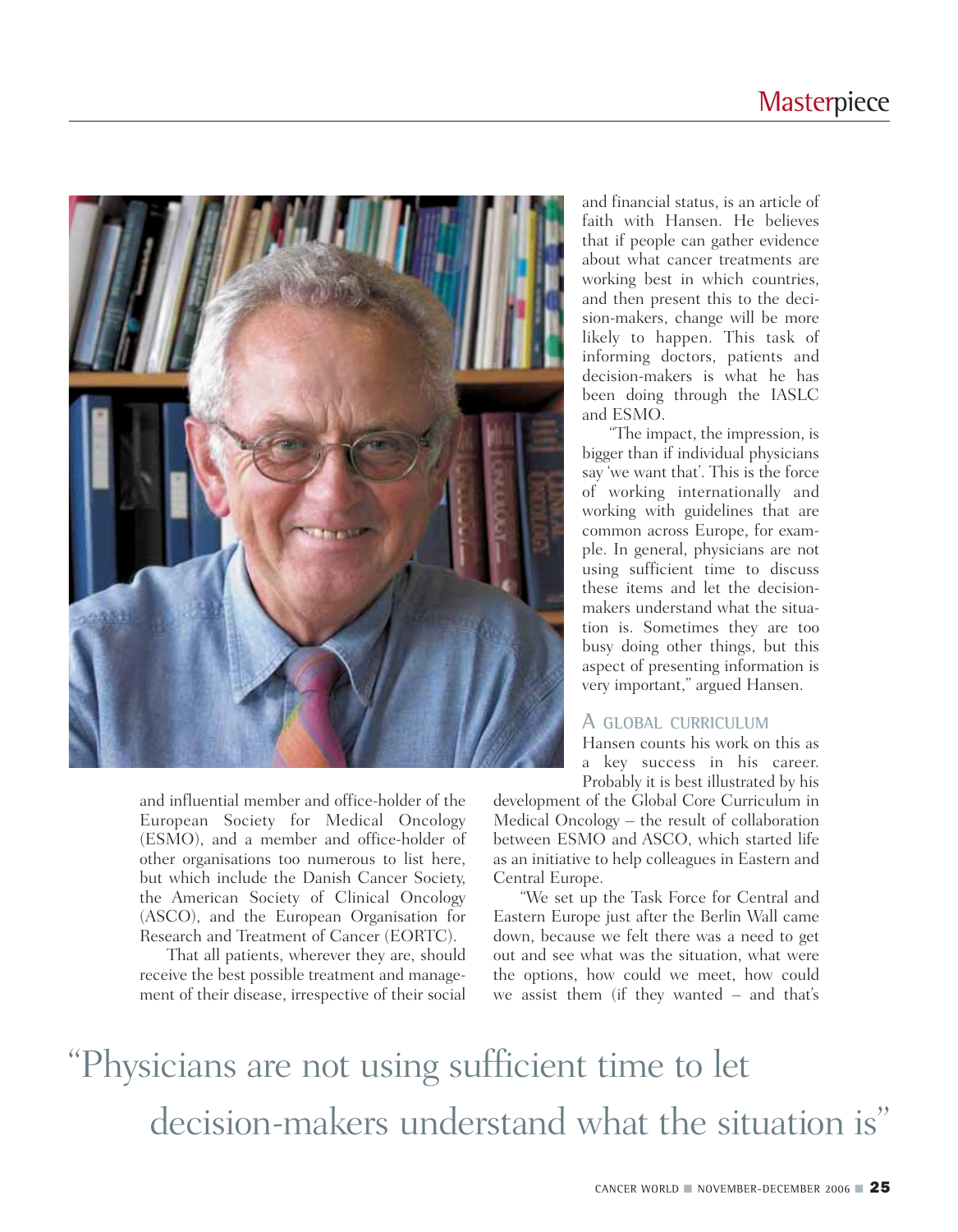### **Masterpiece**

A job well done. Heine Hansen founded ESMO's Task Force for Central and Eastern Europe in 1996. It was wound up at a farewell symposium at the ESMO congress this September, its task having been successfully concluded. The Task Force is pictured here at its second meeting, held in 1997 in Copenhagen. Hansen is seated on the left



important) not with money, but with knowledge, experience and so on."

Hansen's aim was to be guided by his Eastern European colleagues, and for them to say what they needed, rather than have help imposed on them from outside. Together they set up a series of meetings and courses that were open not just to medical oncologists, but to nurses too. "This was unusual in Eastern Europe at that time, when the physician was king," said Hansen.

The meetings revealed the need in Eastern Europe for clinical recommendations for cancer treatment to help with the education and training of medical oncologists and to influence decision-makers. "This is what ESMO has developed since. It has been used in the arguments in individual countries to improve treatment and to help the politicians and decisionmakers get to the point where they have to say 'well, we are part of Europe, we are going into the EU, we also need to improve our healthcare system and see what is happening in the other countries.' This was what gave us the idea for developing a core curriculum not just for Eastern Europe, not a European one, but a global one."

So, out of the needs of Eastern Europe was born an initiative which would help medical oncology around the world, and which has assisted in another aim – that of having medical oncology recognised as an independent speciality in Eastern Europe; Bosnia-Herzegovina, Croatia, the Czech Republic, Hungary, Latvia,

## Hansen's aim was for them to say what they needed, rather than impose help on them from outside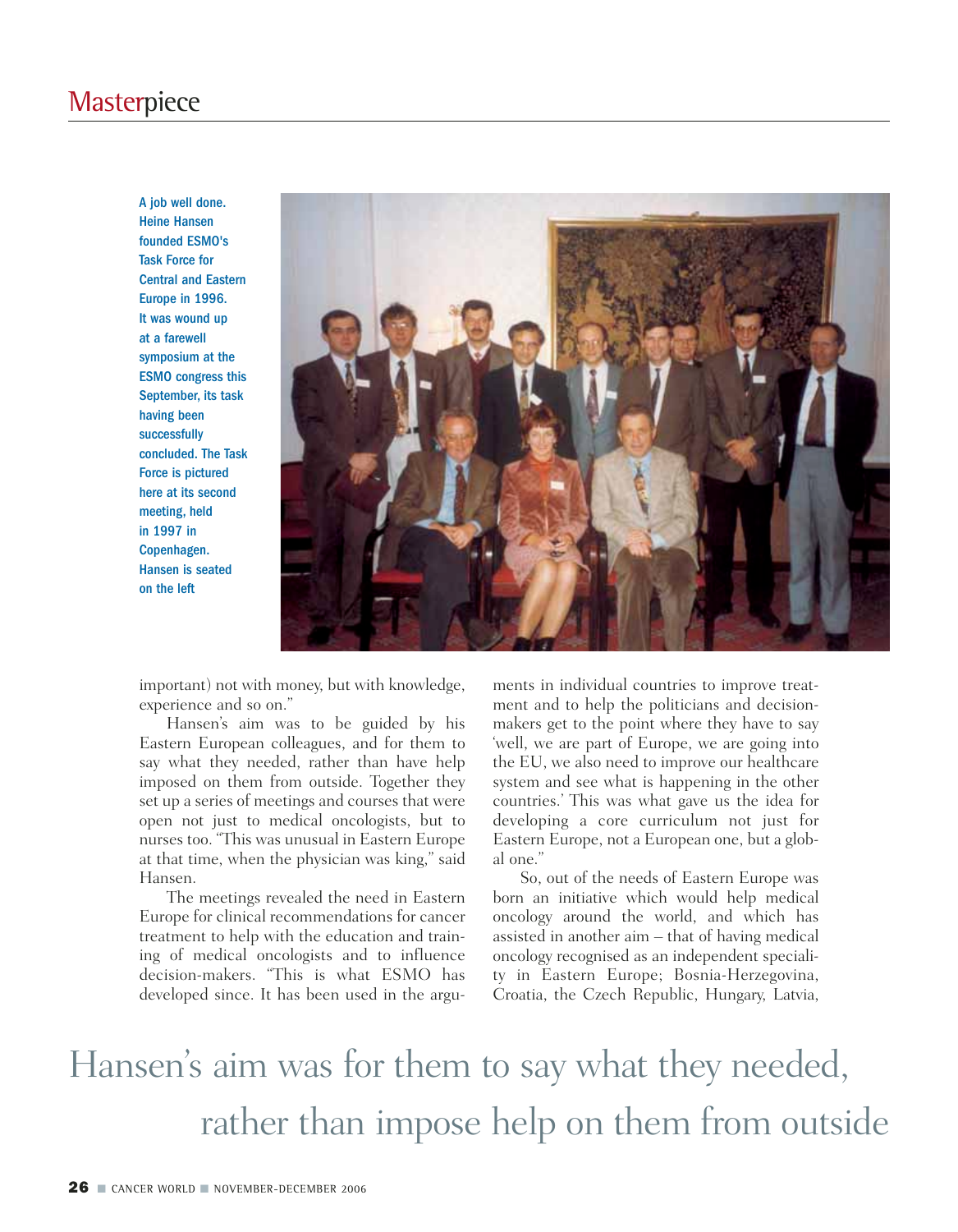### Out of the needs of Eastern Europe was born an initiative that would help oncology around the world

Poland, Slovakia and Slovenia all recognise medical oncology as a specialty now.

The Eastern European initiative is an example of Hansen's ability to capitalise on current events. Another example comes from the beginning of his career, when he started to specialise in lung cancer at a time when few people were interested, because survival rates were so poor that it seemed pointless.

Hansen's medical career started when he had to choose between studying forestry or medicine after leaving high school. Influenced by a friend's medical textbooks, he chose medicine and went to the University of Copenhagen. However, his interest in the natural world has persisted throughout his life. He loves gardening and he owns a summer house on the coast where he goes fishing.

Having chosen a career in medicine almost by accident, Hansen said: "It was chance that I went into oncology." After completing his medical degree and spending time in the air force, he married Lise, who is a nurse. They both felt it was too early to settle down in Denmark, so, at the suggestion of a family friend, he obtained a post in the haematology department at Montefiore Hospital, Bronx, in New York.

The year was 1967. "This was the period when there were major advances in the treatment of haematologic malignancies." These advances had stemmed from the discovery, during World War II, that mustard gas lowered white blood cell levels, especially lymphocytes.

"In 1967 I saw patients up in New York with lymphomas who were treated with chemotherapy, and I saw dramatic activity. So this was exciting."

A year later he was appointed to a new ward that was being set up by the National Cancer Institute, in collaboration with the VA Hospital, in Washington DC to explore the use of chemotherapy in tumour types that were common in war veterans, such as lung cancer. "During this period I got started on clinical research, and that included, first of all, lung cancer, but also new drugs, and these became the two main lines of my clinical research, which continued after I came back to Europe.

#### **LUNG CANCER IS NOT JUST LUNG CANCER**

"We observed that lung cancer was not just lung cancer. We identified small-cell lung cancer as a special clinical disease entity. Small-cell lung cancer has certain characteristics that make it different from the other histologic types. There are two very typical characteristics that we identified during that period, and these were that it has a tendency to spread early and wide. This we detected by doing routine evaluation of the patients by bone marrow examinations and laparoscopies with scopes and biopsies from the liver. So we found out that these patients had much more disease at the time of diagnosis than one would otherwise expect.

"The other particular aspect of this disease is that it is very chemo-sensitive. At that time it was identified as the most chemo-sensitive of all lung cancers. If you don't treat small-cell lung cancer, the majority of the patients die within a few weeks.

"We started to give first one drug, then two together, then three together, and we saw that a lot of patients responded to the treatment and they got better clinically, and their symptoms disappeared. But unfortunately, as time went on, the tumour recurred. But at that time, what was important was that we could identify a group of lung cancer patients where chemotherapy had an effect, and a worthwhile effect."

Hansen wrote many publications on lung cancer and new drugs at this period, followed by a doctoral thesis on bone metastasis in lung cancer after he returned to the University of Copenhagen in 1973 – where he has remained ever since. It was while he was in Washington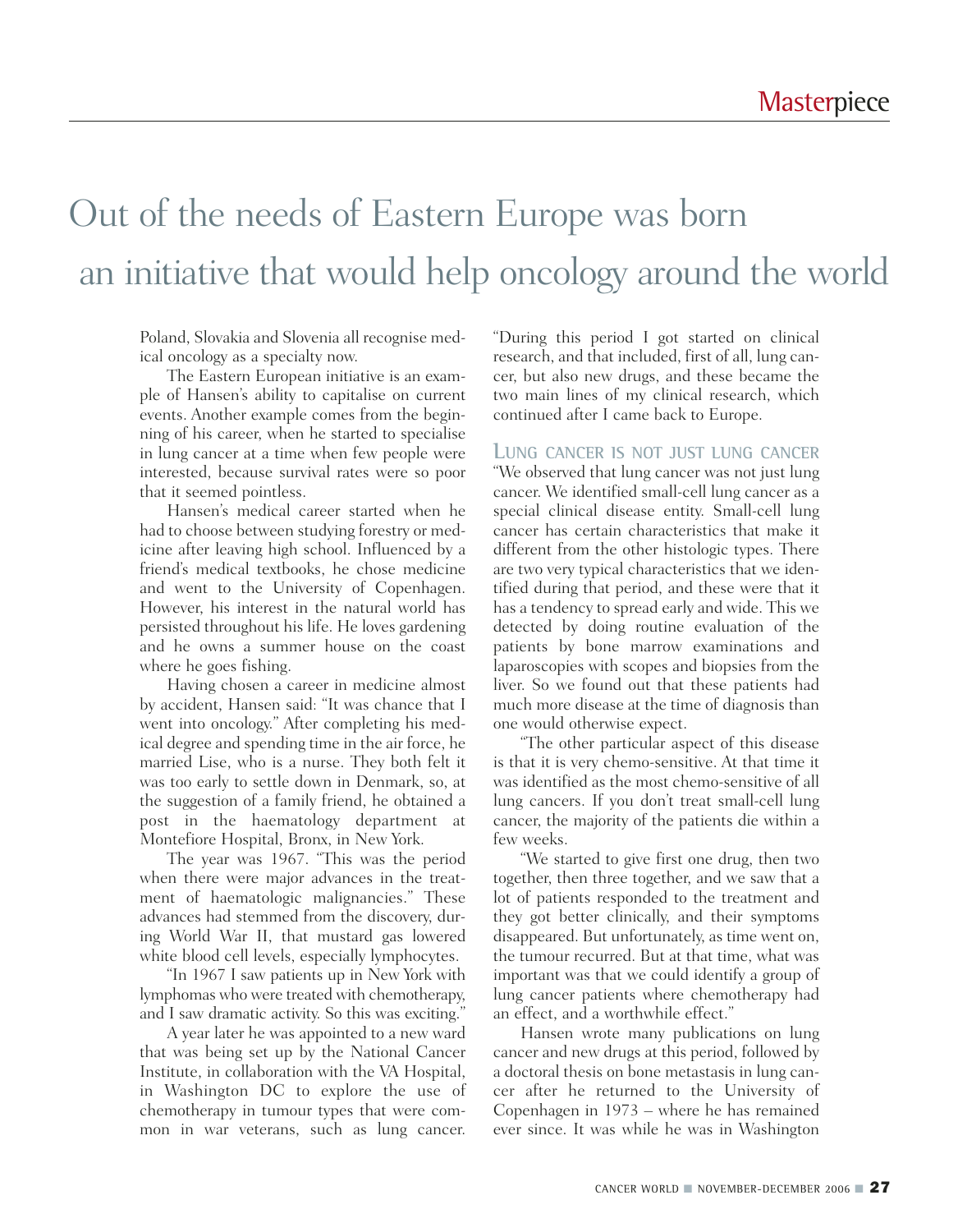that he first started his international collaborations, setting up a trans-Atlantic study between the NCI and the Mayo Clinic and the largest clinic in Cape Town in South Africa. "This was very unusual then," said Hansen. "But it worked out. We treated patients the same way, with the same drugs, same doses, we had a protocol and we published together. And that was really the background for creating the IASLC. That has led to many years of work for me, in lung cancer, at an international level."

#### **SPREAD THE MESSAGE**

Hansen was executive director, founding editor, and chief editor of the journal *Lung Cancer* for 20 years, and president of the IASLC. "We set up a lot of activities around the world to spread the message about lung cancer, that there were treatments, that there were different treatments for different types and stages and so on. It provided the opportunity to meet on a global basis, because lung cancer is a global disease."

More than 30 years on, there have been small improvements in the treatment and survival of lung cancer, but there has been very little improvement in five-year survival rates, which are still poor, ranging from around 5% to 15% in different countries.

Surprisingly, perhaps, Hansen does not find it depressing to specialise in a disease where the prognosis for patients is so poor. This is partly because he treats a range of other tumours too, such as testicular and ovarian cancers, which have much better survival rates. But it is also because he knows that, while he may not always be able to cure his patients, he can offer them the best care possible in the meantime.

"With the lack of success we had, one had to realise that it's also important that, independent of whether the patients get cured or not, the majority of cancer patients need professional management. During the period that they get treatment, and also during follow-up, they need a lot of support, their family needs support and, again, you need teams, you need physicians, you need good nurses, who all have to work closely together. Of course, sometimes when you go home you feel the pressure, you feel it's been a tough day." Being able to talk with Lise helps him to unload the day's problems and he values her perspective on patient management.

There is no doubt that Hansen is a very patient-focused physician. "If everything goes wrong, you can always go down to the patients and be around the patients and then you get extra strength to keep going, and that is why I am still seeing patients." He holds a clinic twice a week, in addition to his other duties.

Hansen is optimistic about the future for lung cancer patients, although he doesn't expect dramatic improvements in survival in the short term. For a start, their public profile is rising and they are less likely to be regarded as low priority because of smoking, social class and low survival rates.

"Things are changing for the better. More and more resources are going into basic and clinical research and we have also seen better results in the last decade than previously. But there's a long way to go, and for that reason we really have to focus on prevention."

As with many other cancers, biological therapies, with treatments tailored to the individual patient's genetic profile, are the way forward for lung cancer, Hansen believes.

"There are some drugs available already that are changing the overall treatment of lung cancer. At present, it is mainly in advanced disease, because that is where the clinical trials have taken place, but that is changing. Drug companies know lung cancer patients are a large group and worth investing in, so they are working on developing better agents, that are better tolerated, have fewer side-effects and can be taken in tablet form, for instance, rather than intravenously."

#### **GET IT EARLY, TREAT IT WELL**

There is one key aspect of lung cancer that can make a significant difference in survival rates: how early the disease is detected and how aggressively and competently it is treated. One of the reasons why the US has better survival rates than Europe, Hansen believes, is because patients go to their doctors earlier and then their disease is treated more quickly and more aggressively.